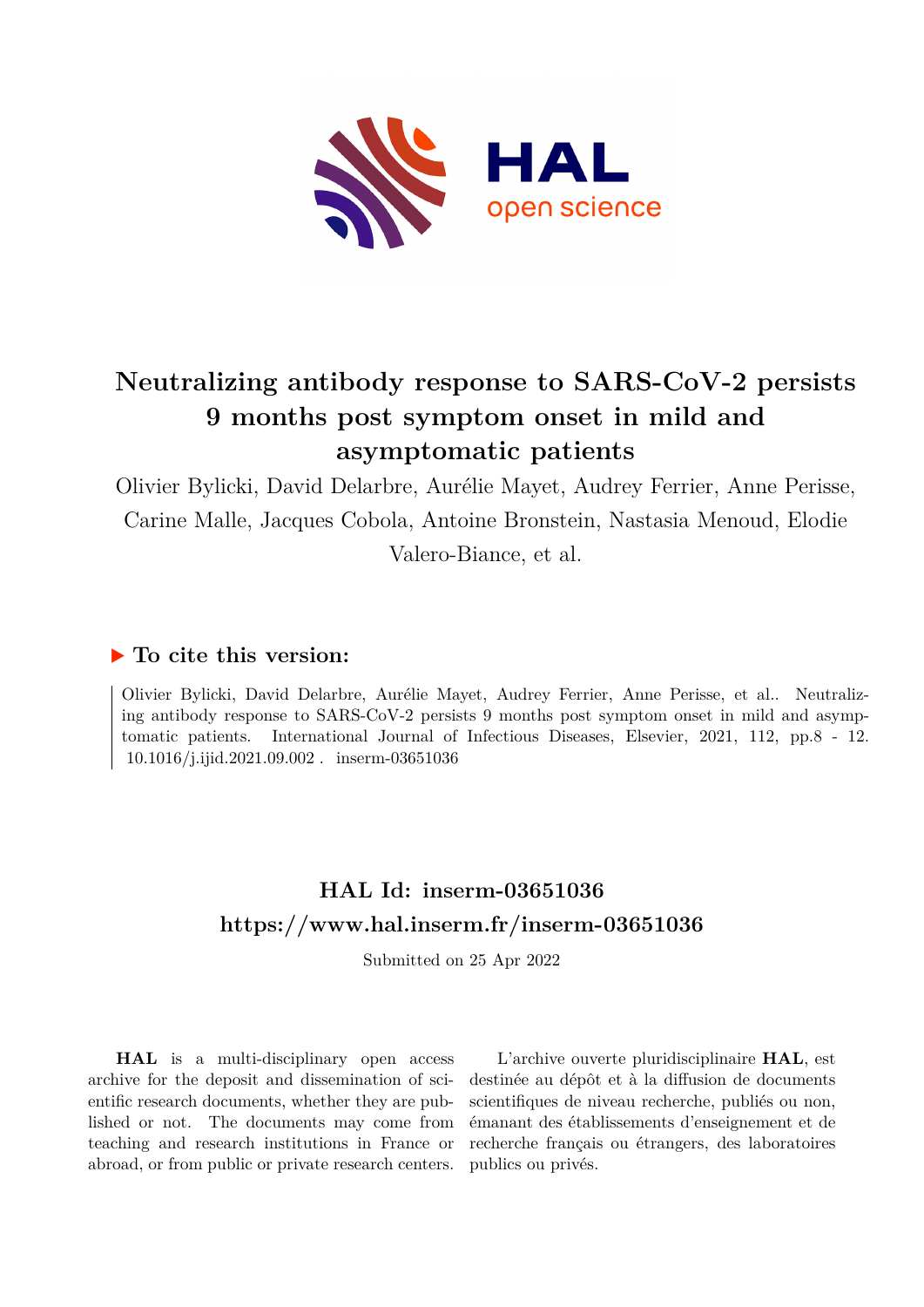Contents lists available at [ScienceDirect](http://www.ScienceDirect.com)



International Journal of Infectious Diseases



journal homepage: [www.elsevier.com/locate/ijid](http://www.elsevier.com/locate/ijid)

# Neutralizing antibody response to SARS-CoV-2 persists 9 months post symptom onset in mild and asymptomatic patients



Olivier Bylickiª'†, David Delarbre<sup>b,†,</sup>\*, Aurélie Mayet¢, Audrey Ferrier<sup>d</sup>, Anne Perisse°, Carine Malle<sup>f</sup>, Jacques Cobola<sup>g</sup>, Antoine Bronstein<sup>a</sup>, Nastasia Menoud<sup>g</sup>, Elodie Valero-Biance<sup>h</sup>, Olivier Ferraris<sup>d</sup>, Frédéric Janvier<sup>h</sup>, Jean-Nicolas Tournier<sup>d</sup>

<sup>a</sup> *Respiratory Diseases Unit, Hopital d'instruction des armées Sainte-Anne, Toulon, France*

<sup>b</sup> *Division of Internal Medicine, Hopital d'instruction des armées Sainte-Anne, Toulon, France*

<sup>c</sup> French Military Centre for Epidemiology and Public Health, and UMR 912 SESSTIM: INSERM-IRD-Université Aix-Marseille. Marseille, France

<sup>d</sup> Microbiology and Infectious Diseases Department, Institut de Recherche Biomédicale des Armées, Brétigny sur Orge, France

<sup>e</sup> *9th Military Medical Centre, Toulon, France*

<sup>f</sup> *Department of Education, Research and Innovation, French Defence Health Service, Paris, France*

<sup>g</sup> *Charles de Gaulle Nuclear Aircraft Carrier, Toulon, France*

<sup>h</sup> *Biology Unit, HIA Sainte-Anne, Toulon, France*

# a r t i c l e i n f o

*Article history:* Received 10 June 2021 Revised 31 August 2021 Accepted 2 September 2021

*Keywords:* SARS-CoV-2 infection Neutralizing antibodies Outbreak Serology

# a b s t r a c t

*Objective:* A better understanding of the immune response against severe acute respiratory syndrome coronavirus-2 (SARS-CoV-2) infection is critical to predict its dynamics within the general population and its impact on the vaccination strategy. This study assessed the persistence of neutralizing antibody (Nab) activity and SARS-CoV-2 serology in serum samples of mild and asymptomatic patients 9 months post symptom onset (PSO) in a primary care context among immunocompetent adults.

*Methods:* A longitudinal cohort of crew members (CMs) exposed to coronavirus disease 2019 (COVID-19) during an outbreak of SARS-CoV-2 on the French aircraft carrier 'Charles de Gaulle' in April 2020 was created. CMs infected with COVID-19 and with positive serology at the end of quarantine were tested 9 months PSO. Samples were collected 18 and 280 days PSO. For each patient, both serology and serum viral neutralizing activity were performed.

*Results:* In total, 86 CMs were analysed. Samples were collected 18 and 280 days PSO. The seroconversion rates were 100% and 93% (82/86) at 18 and 280 days PSO, respectively, and 72.7% of patients exhibited persistent Nab activity at 9 months, regardless of disease severity.

*Conclusion:* Nab activity persists for up to 9 months following asymptomatic/mild COVID-19 among young adults, regardless of serological results.

© 2021 The Authors. Published by Elsevier Ltd on behalf of International Society for Infectious Diseases. This is an open access article under the CC BY-NC-ND license [\(http://creativecommons.org/licenses/by-nc-nd/4.0/\)](http://creativecommons.org/licenses/by-nc-nd/4.0/)

# **Introduction**

Severe acute respiratory syndrome coronavirus-2 (SARS-CoV-2), the causative agent of coronavirus disease 19 (COVID-19), emerged in late 2019 and rapidly spread worldwide, causing a global pandemic (Lipsitch et al., 2020). Despite many insights on the virus, data regarding the long-term immune response are quite scarce

† Contributed equally to this work.

(Huang et al., 2020), although this issue is of high clinical relevance.

SARS-CoV-2 infection elicits a humoral response with specific antibodies against the viral surface spike (S) protein. These antibodies can be detected 2 weeks after disease onset, and persist for >6 months post symptom onset (PSO) (Gaebler et al., 2021). Neutralizing antibodies (Nabs) play a crucial role in the immune response, and their steadiness over time has been the subject of discission. Correlations have been reported between Nab levels and both anti-SARS-CoV-2 IgG titres and clinical status.

Antibody dynamics over time have been less well described among mild and asymptomatic patients, for whom interpretation of the humoral response is hazardous as time since seroconversion

<https://doi.org/10.1016/j.ijid.2021.09.002>

<sup>∗</sup> Corresponding author. Division of Internal Medicine, HIA Sainte-Anne, 2, boulevard Sainte-Anne, BP 600, 83800 Toulon, Cedex 9, France. Tel.: +33 (0)4 83 16 22 55; fax: +33 (0)4 83 16 26 41.

*E-mail address:* [david.delarbre@yaho.fr](mailto:david.delarbre@yaho.fr) (D. Delarbre).

<sup>1201-9712/© 2021</sup> The Authors. Published by Elsevier Ltd on behalf of International Society for Infectious Diseases. This is an open access article under the CC BY-NC-ND license [\(http://creativecommons.org/licenses/by-nc-nd/4.0/\)](http://creativecommons.org/licenses/by-nc-nd/4.0/)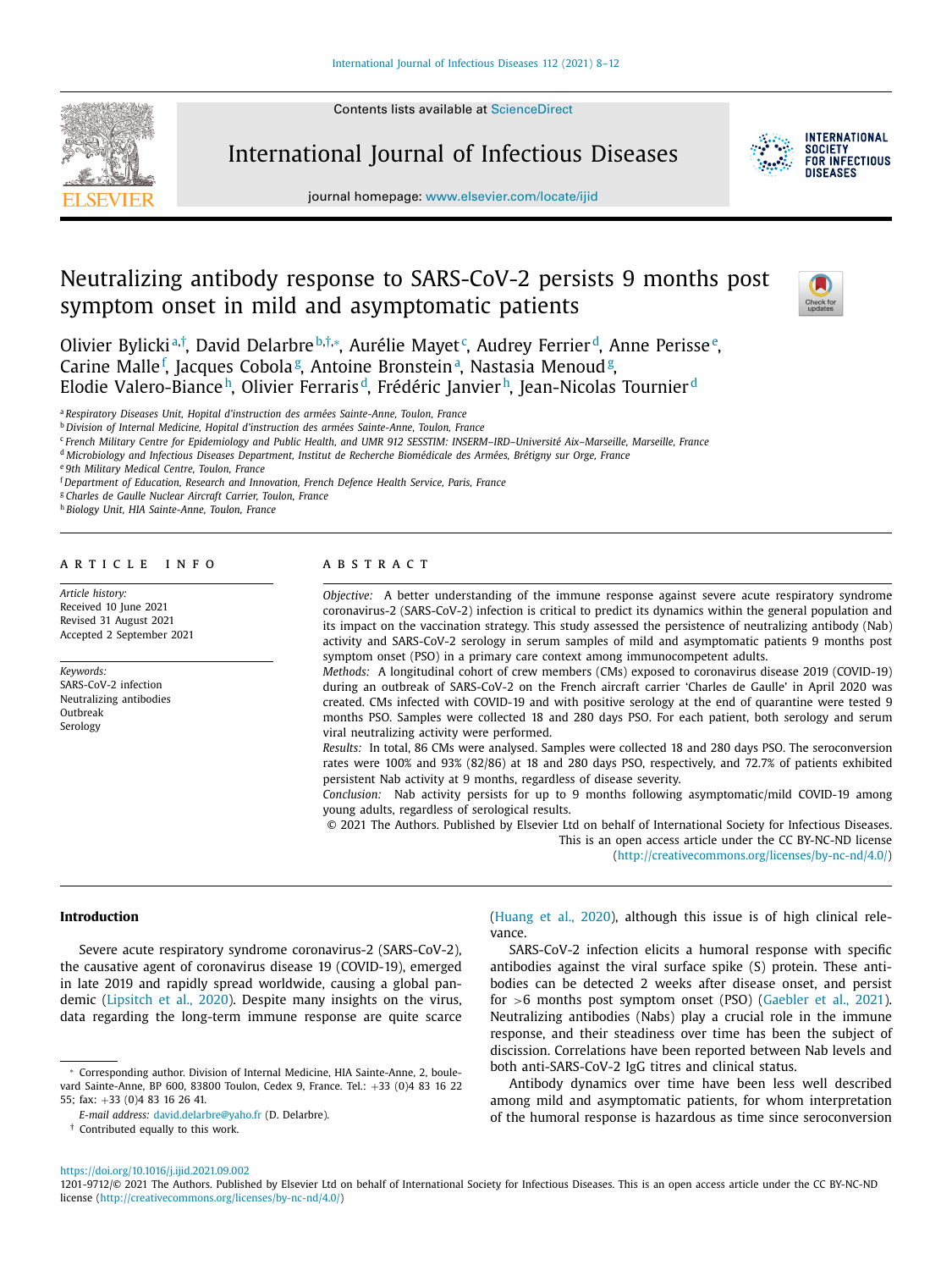

**Figure 1.** Severe acute respiratory syndrome coronavirus-2 serology titre kinetics according to the persistence of neutralizing antibodies (Nabs) 9 months post symptom onset. TI, total immunoglobulin.

may be impossible to define. It is also less clear whether or not serological results are predictive for Nab remaining potential with a strong correlation in mild and asymptomatic patients.

As such, this study investigated the persistence of Nab activity in serum samples in mild and asymptomatic patients 9 months PSO among a cohort of French crew members (CMs) following a large outbreak onboard the nuclear aircraft carrier 'Charles de Gaulle' (Figure 1).

#### **Methods**

## *Study design and participants*

An outbreak of COVID-19 occurred in April 2020 on the French nuclear aircraft carrier 'Charles de Gaulle'. Among the CMs, 64% (1121/1769) tested positive for SARS-CoV-2 by reverse transcriptase polymerase chain reaction. Genomic analysis has identified SARS-CoV-2 viruses from clade 20C. SARS-CoV-2 serological testing performed in 1706 CMs revealed that 60% were antibodypositive at the end of quarantine. Among the 682 CMs who agreed to participate in the longitudinal follow-up cohort study COV-PA (IDRCB 2020-A02397-32), 86 CMs selected were retested in January 2021 (9 months PSO). The severity of acute infection was assessed by the World Health Organization's Ordinal Clinical Progression/Improvement Scale. All data were collected in the context of care from completely anonymized files, in accordance with French and European laws, including General Data Protection Regulation. All patients were informed and provided written consent to use their data. COV-PA was approved by the regional research ethics committee on 7 December 2020.

## *SARS-COV-2 serology*

The Elecsys anti-SARS-CoV-2 assay (Roche, Basel, Switzerland) is an electrochemiluminescence immunoassay for the detection of total immunoglobulins (TIs) (IgM, IgG and IgA) to SARS-CoV-2 on the Cobas automatized system (Roche). This sandwich immunoassay is designed to preferentially detect mature, high-affinity antibodies to the highly immunogenic SARS-CoV-2 nucleocapsid protein. The test is non-reactive when the sample index/cut-off index (COI) is <1.0 and positive when it is  $\geq$ 1.0. Specificity and sensitivity have been described as excellent and show good correlation with viral neutralizing activity (To et al., 2020).

# *Virus production*

Vero cells (ATCC CCL-81) were grown in DMEM medium (Gibco Cat. No. 31966021, ThermoFisher Scientific, Waltham, MA, USA). At confluence, the Vero cells were harvested and subsequently seeded at 1.5  $\times$  10<sup>5</sup>/mL in 96-well plates in order to reach confluence after 72 h at 37 $\degree$ C in 5% CO<sub>2</sub>. Serial dilutions of stock viruses were made in the infection medium [DMEM supplemented with 50 U/mL penicillin, 50 mg/mL streptomycin (Gibco Cat. No. 15070063, ThermoFisher Scientific) and TPCK-trypsin (Sigma Cat. No. T1426) at a final concentration of 1 μg/mL]. For the neutralization test, SARS-CoV-2 (BetaCoV/France/IDF0372/2020 strain) from clade 19A was isolated by the National Reference Centre (CNR) for Respiratory Viruses (Institut Pasteur), as described previously (Lescure et al., 2020). The BetaCoV/France/IDF0372/2020 strain was supplied by CNR for Respiratory Viruses hosted by Institut Pasteur, headed by Pr. Sylvie van der Werf. The human sample from which the BetaCoV/France/IDF0372/2020 strain was isolated was provided by Dr. X. Lescure and Pr. Y. Yazdanpanah from Bichat Hospital, Paris. Moreover, the BetaCoV/France/IDF0372/2020 strain was supplied through the European Virus Archive goes Global (Evag) platform, a project that has received funding from the European Union's Horizon 2020 research and innovation programme under Grant No. 653316.

#### *Virus titration*

Briefly, 50 μL of 10-fold serial dilutions of SARS-CoV-2 were inoculated into eight replicate wells. The 96-well microplates were incubated at 37 $\degree$ C in a 5% CO<sub>2</sub> atmosphere, and the cytopathic effect was checked 5 days after inoculation. The virus titre was calculated according to the method of Reed and Muench (1938).

# *Neutralizing antibody*

Nab tests were performed in flat-bottomed microtitre plates (96 wells), 3 days after seeding the Vero cells. Two-fold serial dilutions of inactivated sera, starting at a 1/40 dilution, were mixed with an equal volume of SARS-CoV-2 (100 TCID $_{50}$ /50  $\mu$ L), and incubated for 1 h at 37°C. One hundred microlitres of the serum–virus mixture and 100 μL of infection medium were inoculated in each well (four wells per dilution), and the plates were incubated for 5 days at  $37^{\circ}$ C in 5% CO<sub>2</sub>. The cytopathic effect was checked 5 days after inoculation. Neutralization titres were expressed as the inverse of the final dilution of serum that neutralized 50% of the inoculated wells. As no cytopathic effects due to serum cytotoxicity were observed at a dilution of 1/60, a neutralization titre of 60 was considered as positive.

# *Statistical methods*

Continuous variables are expressed as mean and interquartile range (IQR), and discrete variables are expressed as number and percentage. Two-sided Wilcoxon signed-rank test was used to compare serum TI and Nab titres for CMs between M0–M9 and TI vs Nab titres 9 months PSO, respectively. All analyses were computed using R Version 4.3.0. A 5% significance level was used for all analyses.

# **Results**

# *Demographic and clinical characteristics*

The demographic and clinical characteristics of the 86 participants analysed and their COVID-19 status are reported in Table 1. All participants presented with COVID-19 infection during the outbreak, of whom 17.4% were asymptomatic. Three CMs (3.4%) were hospitalized for oxygen administration. All CMs had detectable positive SARS-CoV-2 serology at the end of quarantine. The first and second samples were collected 18 and 280 days after PSO, respectively.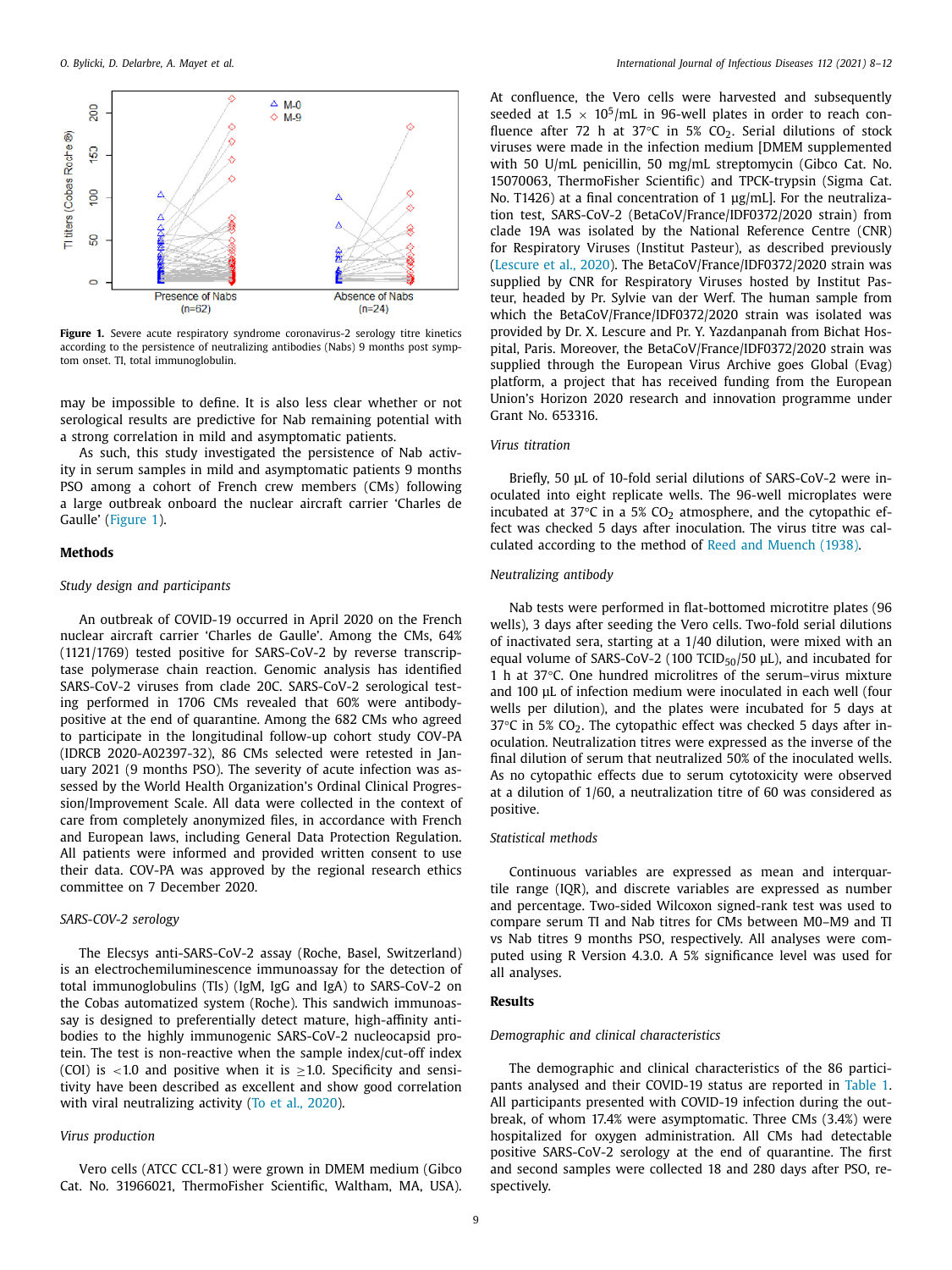#### **Table 1**

Characteristics of the crew members with severe acute respiratory virus infection.

| Male, $n(\%)$<br>75 (87.2%)<br>$31(25-38)$<br>Age (years), median (IQR)<br>COVID infection<br>71 (82.5%)<br>Symptomatic<br>67 (77.9%)<br>PCR positive<br>PCR negative<br>4(4.6%)<br>15 (17.4%)<br>Asymptomatic<br>Reported symptom, $n$ (%)<br>Myalgia<br>42 (48.8%)<br>Headache<br>40 (46.5%)<br>36 (41.8%)<br>Anosmia<br>Asthenia<br>35 (40.7%)<br>31 (36.0%)<br>Cough<br>26 (30.2%)<br>Fever<br>26 (30.2%)<br>Aguesia<br>Rhinitis<br>21 (24.3%)<br>18 (20.0%)<br>Dyspnoea<br>Diarrhoea<br>6(6.9%)<br>$7(3-12)$<br>Duration of symptom median (IQR)<br>Hospitalization<br>Medicine with $O2$<br>3(3.5%) | Characteristic | Results $(n=86)$ |
|-----------------------------------------------------------------------------------------------------------------------------------------------------------------------------------------------------------------------------------------------------------------------------------------------------------------------------------------------------------------------------------------------------------------------------------------------------------------------------------------------------------------------------------------------------------------------------------------------------------|----------------|------------------|
|                                                                                                                                                                                                                                                                                                                                                                                                                                                                                                                                                                                                           |                |                  |
|                                                                                                                                                                                                                                                                                                                                                                                                                                                                                                                                                                                                           |                |                  |
|                                                                                                                                                                                                                                                                                                                                                                                                                                                                                                                                                                                                           |                |                  |
|                                                                                                                                                                                                                                                                                                                                                                                                                                                                                                                                                                                                           |                |                  |
|                                                                                                                                                                                                                                                                                                                                                                                                                                                                                                                                                                                                           |                |                  |
|                                                                                                                                                                                                                                                                                                                                                                                                                                                                                                                                                                                                           |                |                  |
|                                                                                                                                                                                                                                                                                                                                                                                                                                                                                                                                                                                                           |                |                  |
|                                                                                                                                                                                                                                                                                                                                                                                                                                                                                                                                                                                                           |                |                  |
|                                                                                                                                                                                                                                                                                                                                                                                                                                                                                                                                                                                                           |                |                  |
|                                                                                                                                                                                                                                                                                                                                                                                                                                                                                                                                                                                                           |                |                  |
|                                                                                                                                                                                                                                                                                                                                                                                                                                                                                                                                                                                                           |                |                  |
|                                                                                                                                                                                                                                                                                                                                                                                                                                                                                                                                                                                                           |                |                  |
|                                                                                                                                                                                                                                                                                                                                                                                                                                                                                                                                                                                                           |                |                  |
|                                                                                                                                                                                                                                                                                                                                                                                                                                                                                                                                                                                                           |                |                  |
|                                                                                                                                                                                                                                                                                                                                                                                                                                                                                                                                                                                                           |                |                  |
|                                                                                                                                                                                                                                                                                                                                                                                                                                                                                                                                                                                                           |                |                  |
|                                                                                                                                                                                                                                                                                                                                                                                                                                                                                                                                                                                                           |                |                  |
|                                                                                                                                                                                                                                                                                                                                                                                                                                                                                                                                                                                                           |                |                  |
|                                                                                                                                                                                                                                                                                                                                                                                                                                                                                                                                                                                                           |                |                  |
|                                                                                                                                                                                                                                                                                                                                                                                                                                                                                                                                                                                                           |                |                  |
|                                                                                                                                                                                                                                                                                                                                                                                                                                                                                                                                                                                                           |                |                  |

COVID-19, coronavirus disease 2019; PCR, polymerase chain reaction; IQR, interquartile range.

### *Kinetics of total anti-SARS-CoV-2 immunoglobulin*

The average rate for COI was 18.0 (IQR 3.1–25.8) in the first sample. At 9 months PSO, the seropositive rate was 93.0 % (80/86) and the mean COI level was 31.0 (IQR 4.8–32.7).

For the three CMs who required hospitalization, a 100% seropositive rate was observed at 9 months PSO with an average COI of 124.2, vs 27.8 for the non-hospitalized CMs. No significant difference was observed in the positivity kinetics of the serology depending on the severity of COVID-19 infection.

Six CMs had COI <1.0 at 9 months PSO. Of these, five CMs presented with symptomatic COVID-19 and one patient presented with asymptomatic COVID-19. At 9 months PSO, these seronegative patients had lower COI levels than others (mean 7.0 vs 18.8; *P*<0.01).

### *Neutralizing antibody*

The median Nab titre 9 months PSO was 1:96 (IQR 1:57–1:113). With a 1:60 threshold, 72.1% (62/84) were considered positive. Table 2 details the characteristics of CMs depending on the presence of Nabs. No significant difference was found in terms of type of infection, symptoms or anti-IgG-SARS-CoV-2 rate. Among the six patients who no longer showed anti-IgG-SARS-CoV-2, five had a neutralizing antibody titre  $>1:60$ .

# **Discussion**

Studies focusing on the detectability of Nabs over time have mainly reported data from the first year of a COVID-19 outbreak, thus mainly following exposure to the initial strain of SARS-CoV-2. Nabs last for up to 12 months PSO, with discrepancies between studies with regards to waning (Betton et al., 2021; Choe et al., 2021; Dispinseri et al., 2021; Moriyama et al., 2021; Terpos et al., 2021; Yao et al., 2021). These studies involved 16–188 patients, mainly with mild or moderate COVID-19, with a median age of 41– 63 years. De Giorgi et al. (2021) reported detectable Nabs in 63% of 162 patients at 11 months PSO. An open question remains about the extended efficacy of Nabs and their cross-reactivity against emerging viral variants, and re-infection rates among convalescent patients carrying Nabs are notably unknown.

Passive transfer of Nabs is protective against severe SARS-CoV-2 infection or re-infection in multiple animal models (Kim et al., 2021; McMahan et al., 2021; Rogers et al., 2020). A fatal outcome was correlated with Nab deficiency in a cohort of 162 patients (Dispinseri et al., 2021). Moriyama et al. (2021) reported limited efficacy of Nabs toward B.1.351 (501&Y.V2) and P.1 (501Y.V3) variants using 188 sera obtained from symptomatic patients between June 2020 and February 2021. On the other hand, the administration of convalescent plasma to patients with COVID-19 improves both morbidity and mortality, particularly when used in the early stages of the disease, even for critical cases (Hegerova et al., 2020; Kim et al., 2021). More recently, treatment with Nab bamlanivimab in association with etesevimab has been shown to reduce viral load, hospitalization and death (Dougan et al., 2021; Gottlieb et al., 2021). mRNA-based vaccines have been shown to elicit a high Nab rate (Chu et al., 2021; Pratesi et al., 2021). A randomized controlled trial reported the efficacy of the mRNA-1273 SARS-CoV-2 vaccine to prevent COVID-19, but with a median follow-up duration of 2 months (Baden et al., 2021). Whereas SARS-CoV-2 B.1.1.7 (alpha) and B.1.526 (iota) variants remain susceptible to vaccineor infection-elicited neutralizing activity, the more recent variants [B.1.617.1 (kappa) and B.1.617.2 (delta)] are less susceptible to Nabs (Liu et al., 2020; Edara et al., 2021). Thus, it remains unknown how the persistence of the neutralization response following vaccination or SARS-CoV-2 infection confers protection against new variants.

This study included individuals infected during the same epidemic event and followed them prospectively, allowing reliable chronological analysis. While the stability of binding antibodies is known to be linked to the severity of disease, this cluster still exhibited a high and persistent seroconversion level. An increased titre range was observed at 9 months compared with 1 month PSO, but the timing at first sample collection may have been too early to capture the initial IgG peak as a whole. Although not likely to be correlated with protective efficacy, the low seroreversion rate (7%, 6/86) of CMs at 9 months PSO strongly suggests the persistence of a significant humoral response against SARS-COV-2 within a young population. The mean COI was higher for three hospitalized CMs, but the serological response level was irrespective of both symptom intensity and duration among other CMs.

Usually assessed during shorter follow-up periods, Nabs persisted at a detectable level 9 months PSO for the majority of patients in the present study (Chen et al., 2020; Iyer et al., 2020; Reynolds et al., 2020; Wajnberg et al., 2020; Crawford et al., 2021; Gaebler et al., 2021; Legros et al., 2021). Likewise, persistent serum neutralizing activity was observed for asymptomatic patients whose contamination period was clearly determined (Brochot et al., 2020; Reynolds et al., 2020; Jonsdottir et al., 2021).

Former studies including patients with severe SARS-CoV-2 infection identified a significant difference in Nabs according to disease severity (Chen et al., 2020; Iyer et al., 2020; Wajnberg et al., 2020). However, this correlation might be unstable over time (Crawford et al., 2021). Like other publications enrolling mild and/or asymptomatic patients, no difference in Nab titre was observed between the groups in the present study (Reynolds et al. 2020; Jonsdottir et al., 2021).

Both IgG stability and neutralizing activity rely on targeted antigens (Wajnberg et al., 2020). This correlation is inconstantly observed, and appears to be mainly influenced by time of Nab assessment PSO and patient profile (Iyer et al., 2020; Wang et al., 2020). Five patients showed persistent Nab activity and negative serology. Nevertheless, as this study used nucleocapsid-based serology, its correlation with Nab titres targeting the S protein was judged to be irrelevant and was not assessed.

Due to homogeneous patient profiles, the present study may not reflect characteristics of the general population, but provides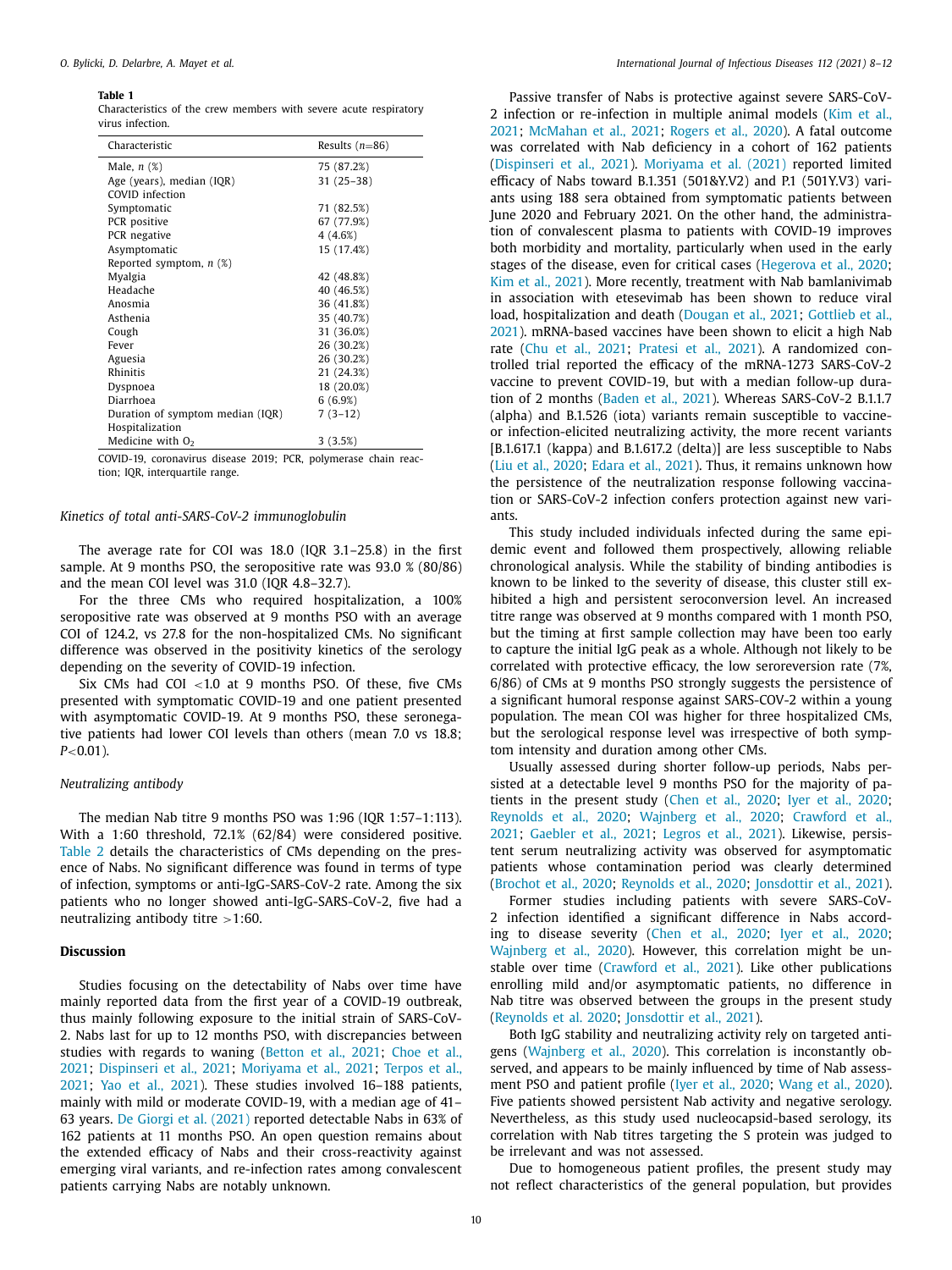#### **Table 2**

Characteristics of crew members depending on the presence of neutralizing antibodies (Nabs).

| Characteristic                           | Presence of Nabs $(n=62)$ | Absence of Nabs $(n=24)$ | P-value      |
|------------------------------------------|---------------------------|--------------------------|--------------|
|                                          |                           |                          | $\mathbf{1}$ |
| Male, $n$ $(\%)$                         | 54 (87.0%)                | 21 (87.5)                |              |
| Age (years), median (IQR)                | 31 (19.0-37.7)            | 33 (22.0-36.3)           | 0.25         |
| COVID infection                          |                           |                          | 0.54         |
| Symptomatic                              | 52 (83.8%)                | 19 (79.2)                |              |
| Asymptomatic                             | 10(16.1%)                 | 5(10.8)                  |              |
| Reported symptom, $n$ (%)                |                           |                          |              |
| Myalgia                                  | 29 (46.7%)                | 13 (54.1%)               | 0.63         |
| Headache                                 | 33 (53.2%)                | 7(29.2%)                 | 0.05         |
| Asthenia                                 | 26 (41.9%)                | 9(37.5%)                 | 0.80         |
| Anosmia                                  | 30 (48.3%)                | 7(29.2%)                 | 0.14         |
| Cough                                    | 25 (40.3%)                | 7(29.2%)                 | 0.21         |
| Fever                                    | 20 (32.2%)                | 6(25.0%)                 | 0.60         |
| Aguesia                                  | 20 (32.2%)                | 6(25.2%)                 | 0.60         |
| Rhinitis                                 | 14 (22.5%)                | 7(29.2%)                 | 0.58         |
| Dyspnoea                                 | 13 (20.9%)                | 5(20.8%)                 | $\mathbf{1}$ |
| Diarrhoea                                | $5(8.0\%)$                | 1(4.1%)                  | $\mathbf{1}$ |
| Duration of symptom mean                 | 9.04                      | 7.31                     | 0.17         |
| Hospitalization                          |                           |                          |              |
| Medicine                                 | 2(4.5%)                   | 1(4.2%)                  | $\mathbf{1}$ |
| First TI titres (Cobas Roche) mean (IQR) | $18.1(3.1 - 30.2)$        | $17.9(3.6-17.4)$         | 0.84         |
| Second TI titres mean                    | 30.2                      | 33.5                     | 0.52         |
| Positive $(>1.0)$                        | 57 (92.0%)                | 23 (95.8%)               |              |
| Negative $(<1.0)$                        | $5(8.0\%)$                | 1(4.2%)                  |              |
| Hospitalization                          |                           |                          |              |
| Medicine with $O2$                       | 3(3.5%)                   |                          |              |

COVID-19, coronavirus disease 2019; TI, total immunoglobulin; IQR, interquartile range.

crucial information on a group not usually targeted as high priority by vaccination programmes, highlighting the persistence of Nabs 9 months PSO, as well as an upward trend in nucleocapsidbased serology titres. No cases of re-infection had been observed at the time of publication, reducing doubt about protective immunity among non-severe cases.

Nabs persist for up to 9 months PSO following asymptomatic/mild COVID-19 among young adults, regardless of serological results.

# **Author contributions**

Study design: OB, DD, AM, AB, CM, FJ and J-NT. Data collection: OB, JC, NM, EV-B and OF. Data analysis: OB, DD, AM, AF, OF, FJ and J-NT. Writing: OB, DD, AM, AB, CM, FJ and J-NT.

# **Declaration of Competing Interest**

None declared.

### **Acknowledgements**

The authors wish to thank all the crew members who participated in the study and the entire staff of HIA Saint Anne Clinical Unit Research who actively contributed to the data collection.

# **Funding**

The COV-PA cohort is supported by the Military National Social Security 'Caisse Nationale Militaire Securité Sociale'.

# **Ethical approval**

The COV-PA study was approved by the regional research ethics committee on 7 December 2020 (IDRCB 2020-A02397-32).

#### **References**

- [Baden](http://refhub.elsevier.com/S1201-9712(21)00707-4/sbref0001) LR, et [al.](http://refhub.elsevier.com/S1201-9712(21)00707-4/sbref0001) Efficacy and safety of the MRNA-1273 SARS-CoV-2 vaccine. N Engl J Med [2021;384:403–16.](http://refhub.elsevier.com/S1201-9712(21)00707-4/sbref0001)
- Betton M, et al. Sera neutralizing activities against SARS-CoV-2 and multiple variants six months after hospitalization for COVID-19. Clin Infect Dis 2021. doi[:10.1093/cid/ciab308.](https://doi.org/10.1093/cid/ciab308)
- [Brochot](http://refhub.elsevier.com/S1201-9712(21)00707-4/sbref0003) E, et [al.](http://refhub.elsevier.com/S1201-9712(21)00707-4/sbref0003) Anti-spike, [anti-nucleocapsid](http://refhub.elsevier.com/S1201-9712(21)00707-4/sbref0003) and neutralizing antibodies in SARS– CoV-2 inpatients and asymptomatic individuals. Front Microbiol 2020;11.
- [Chen](http://refhub.elsevier.com/S1201-9712(21)00707-4/sbref0004) W, et [al.](http://refhub.elsevier.com/S1201-9712(21)00707-4/sbref0004) SARS-CoV-2 Neutralizing antibody levels are correlated with severity of COVID-19 pneumonia. Biomed [Pharmacother](http://refhub.elsevier.com/S1201-9712(21)00707-4/sbref0004) 2020;130.
- Choe PG, et al. Persistence of neutralizing antibody response up to one year after asymptomatic or symptomatic SARS-CoV-2 infection. J Infect Dis 2021. doi[:10.1093/infdis/jiab339.](https://doi.org/10.1093/infdis/jiab339)
- [Chu](http://refhub.elsevier.com/S1201-9712(21)00707-4/sbref0006) L, et [al.](http://refhub.elsevier.com/S1201-9712(21)00707-4/sbref0006) A preliminary report of a randomized controlled Phase 2 trial of the safety and immunogenicity of MRNA-1273 SARS-CoV-2 vaccine. Vaccine [2021;39:2791–9.](http://refhub.elsevier.com/S1201-9712(21)00707-4/sbref0006)
- [Crawford](http://refhub.elsevier.com/S1201-9712(21)00707-4/sbref0007) KHD, et [al.](http://refhub.elsevier.com/S1201-9712(21)00707-4/sbref0007) Dynamics of neutralizing antibody titers in the months after SARS-CoV-2 infection. J Infect Dis [2021;223:197–205.](http://refhub.elsevier.com/S1201-9712(21)00707-4/sbref0007)
- De Giorgi V, et al. Naturally acquired SARS-CoV-2 immunity persists for up to 11 months following infection. J Infect Dis 2021. doi[:10.1093/infdis/jiab295.](https://doi.org/10.1093/infdis/jiab295)
- [Dispinseri](http://refhub.elsevier.com/S1201-9712(21)00707-4/sbref0010) S, et [al.](http://refhub.elsevier.com/S1201-9712(21)00707-4/sbref0010) Neutralizing antibody responses to SARS-CoV-2 in symptomatic COVID-19 is persistent and critical for survival. Nat Comm [2021;12:2670.](http://refhub.elsevier.com/S1201-9712(21)00707-4/sbref0010)
- Dougan M, et al. Bamlanivimab plus etesevimab in mild or moderate COVID-19. N Engl J Med 2021. doi[:10.1056/NEJMoa2102685.](https://doi.org/10.1056/NEJMoa2102685)
- [Edara](http://refhub.elsevier.com/S1201-9712(21)00707-4/sbref0012) VV, et [al.](http://refhub.elsevier.com/S1201-9712(21)00707-4/sbref0012) Neutralizing antibodies against SARS-CoV-2 variants after infection and vaccination. JAMA [2021;325:1896–8.](http://refhub.elsevier.com/S1201-9712(21)00707-4/sbref0012)
- [Gaebler](http://refhub.elsevier.com/S1201-9712(21)00707-4/sbref0014) C, et [al.](http://refhub.elsevier.com/S1201-9712(21)00707-4/sbref0014) Evolution of antibody immunity to SARS-CoV-2. Nature [2021;591:639–44.](http://refhub.elsevier.com/S1201-9712(21)00707-4/sbref0014)
- [Gottlieb](http://refhub.elsevier.com/S1201-9712(21)00707-4/sbref0015) RL, et [al.](http://refhub.elsevier.com/S1201-9712(21)00707-4/sbref0015) Effect of bamlanivimab as monotherapy or in combination with etesevimab on viral load in patients with mild to moderate COVID-19: a randomized clinical trial. JAMA [2021;325:632–44.](http://refhub.elsevier.com/S1201-9712(21)00707-4/sbref0015)
- [Hegerova](http://refhub.elsevier.com/S1201-9712(21)00707-4/sbref0016) L, et [al.](http://refhub.elsevier.com/S1201-9712(21)00707-4/sbref0016) Use of convalescent plasma in hospitalized patients with COVID-19: case series. Blood [2020;136:759–62.](http://refhub.elsevier.com/S1201-9712(21)00707-4/sbref0016)
- [Huang](http://refhub.elsevier.com/S1201-9712(21)00707-4/sbref0017) AT, et [al.](http://refhub.elsevier.com/S1201-9712(21)00707-4/sbref0017) A systematic review of antibody mediated immunity to coronaviruses: kinetics, correlates of protection, and association with severity. Nat Comm [2020;11:4704.](http://refhub.elsevier.com/S1201-9712(21)00707-4/sbref0017)
- [Iyer](http://refhub.elsevier.com/S1201-9712(21)00707-4/sbref0018) AS, et [al.](http://refhub.elsevier.com/S1201-9712(21)00707-4/sbref0018) Persistence and decay of human antibody responses to the receptor binding domain of SARS-CoV-2 spike protein in COVID-19 patients. Sci Immunol [2020;5:eabe0367.](http://refhub.elsevier.com/S1201-9712(21)00707-4/sbref0018)
- Jonsdottir HR, et al. Titers of neutralizing antibodies against SARS-CoV-2 are independent of symptoms of non-severe covid-19 in young adults. Viruses 2021;13. doi[:10.3390/v13020284.](https://doi.org/10.3390/v13020284)
- [Kim](http://refhub.elsevier.com/S1201-9712(21)00707-4/sbref0020) Y-I, et [al.](http://refhub.elsevier.com/S1201-9712(21)00707-4/sbref0020) Critical role of neutralizing antibody for SARS-CoV-2 reinfection and transmission. Emerg Microb Infect [2021;10:152–60.](http://refhub.elsevier.com/S1201-9712(21)00707-4/sbref0020)
- [Legros](http://refhub.elsevier.com/S1201-9712(21)00707-4/sbref0021) V, et [al.](http://refhub.elsevier.com/S1201-9712(21)00707-4/sbref0021) A longitudinal study of [SARS-CoV-2-infected](http://refhub.elsevier.com/S1201-9712(21)00707-4/sbref0021) patients reveals a high correlation between neutralizing antibodies and COVID-19 severity. Cell Mol Immunol 2021;18:318–27.
- [Lescure](http://refhub.elsevier.com/S1201-9712(21)00707-4/sbref0022) F-X, et [al.](http://refhub.elsevier.com/S1201-9712(21)00707-4/sbref0022) Clinical and virological data of the first cases of COVID-19 in Europe: a case series. Lancet Infect Dis [2020;20:697–706.](http://refhub.elsevier.com/S1201-9712(21)00707-4/sbref0022)